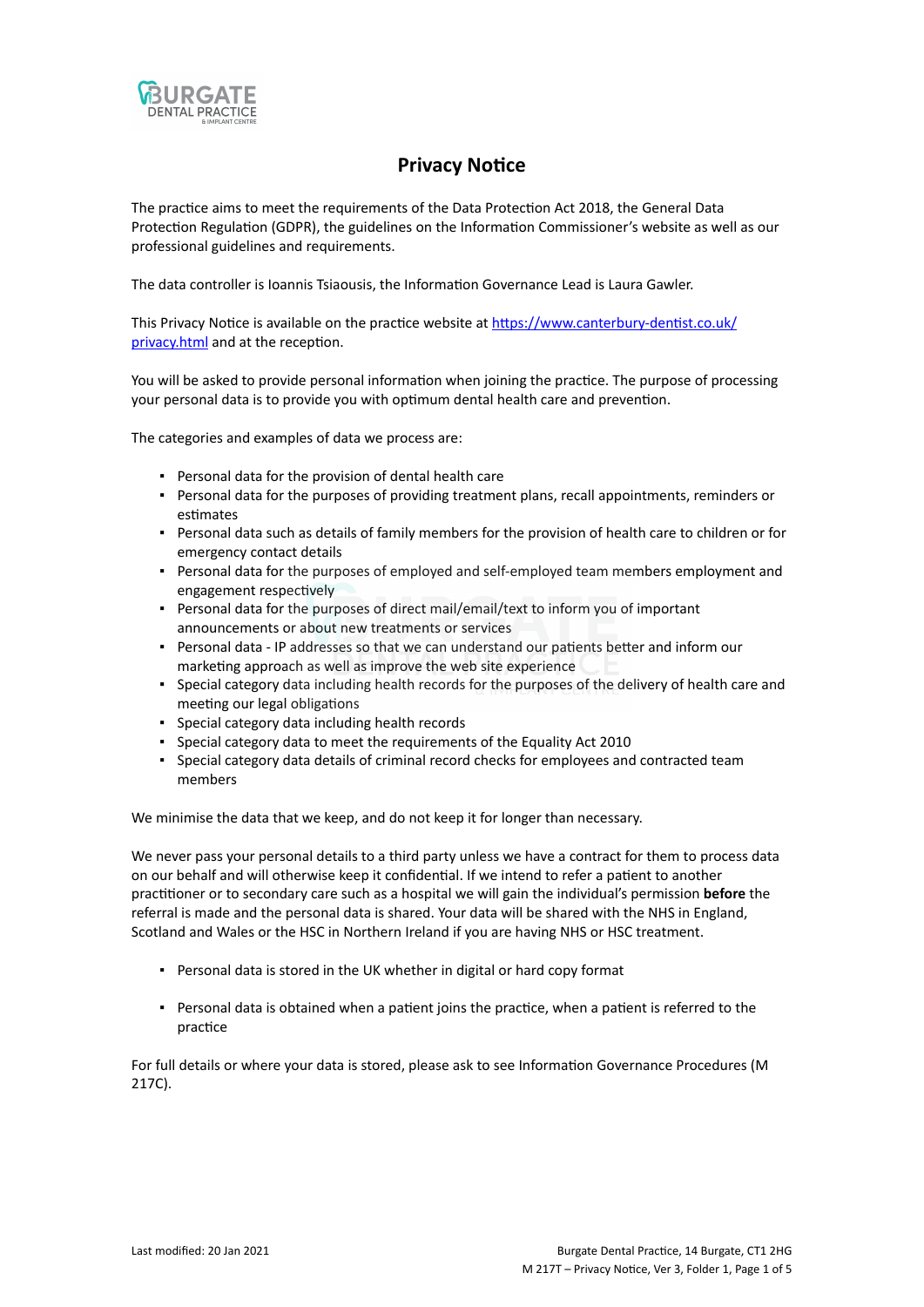

We have established the following lawful bases for processing your data:

Our lawful bases for processing personal data:

- The legitimate interests of the dental practice
- Processing is necessary for the performance of a contract with the data subject or to take steps to enter into a contract
- Consent of the data subject
- To comply with our legal obligations

Our lawful bases for processing special category data:

- Processing is necessary for health care purposes
- Processing necessary for identifying or keeping under review the existence or absence of equality of opportunity or treatment between groups of people with the view to enabling such equality to be promoted or maintained
- We obtain consent of the data subject to process criminal record checks

The reasons we process the data include:

- To maintain your contemporaneous clinical records
- To provide you with dental treatment, prevention and oral health advice
- To carry out financial transactions with you
- To send your personal data to the General Dental Council or other authority as required by law
- To communicate with you as and when required including appointment reminders, treatment plans, estimates and other communications about your treatment or the practice
- To communicate with your next of kin in an emergency
- If a parent or carer to communicate with you about the person you parent or care for
- To refer you to other dentists or doctors and health professionals as required
- To obtain criminal record disclosures for team members
- For debt recovery
- To continually improve the care and service you receive from us

The personal data we process includes:

Your name, address, gender, date of birth, NHS number, medical history, dental history, family medical history, family contact details, marital status financial details for processing payment, your doctor's details and details of treatment at the practice. We may process more sensitive special category data including ethnicity, race, religion, or sexual orientation so that we can meet our obligations under the Equality Act 2010, or for example to modify treatment to suit your religion and to meet NHS or HSC obligations.

The retention period for special data in patient records is a minimum of 10 years and may be longer for complex records or to meet our legal requirements. The retention period for staff records is 6 years. The retention periods for other personal data is 2 years after it was last processed. Details of retention periods are available in the Record Retention (M 215) procedure available from the practice.

We obtain your personal details when you enquire about our care and service, when you join the practice, when you subscribe to our newsletter or register online, when you complete a registration or medical history form and when another practitioner refers you for treatment at our practice. Occasionally patients are referred to us from other official sources such as NHS clinics or hospitals.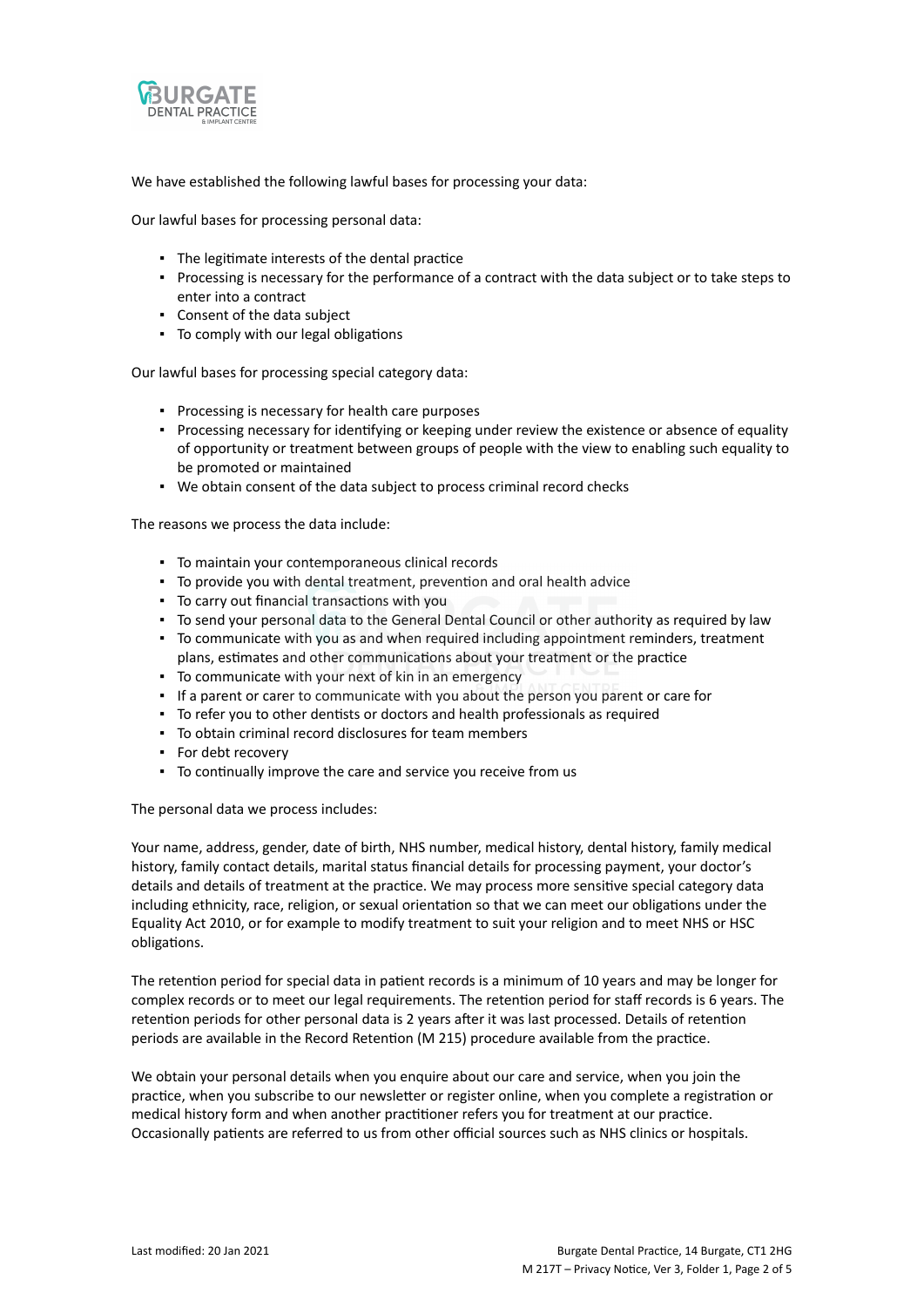

You have the following personal data rights:

- **.** The right to be informed about the collection and use of your personal data
- **•** The right of access  $-$  to have a free copy of your data that we have
- The right to rectification to correct the data we have if it is inaccurate or incomplete
- The right to deletion of your personal data (clinical records must be retained for a certain time period)
- The right to restrict processing of your personal data
- The right to data portability to have your data transferred to someone else
- The right to object to the processing of your personal data
- Rights in relation to automated decision making and profiling

Further details of these rights can be seen in our Information Governance Procedures (M 217C) or at the [Information Commissioner's website](https://ico.org.uk/for-organisations/guide-to-the-general-data-protection-regulation-gdpr/individual-rights/). Here are some practical examples of your rights:

- If you **are** a patient of the practice you have the right to withdraw consent for important notifications, newsletters, surveys or marketing. You can inform us to correct errors in your personal details or withdraw consent from communication methods such as telephone, email or text. You have the right to obtain a free copy of your patient records within one month
- If you are **not** a patient of the practice you have the right to withdraw consent for processing personal data, to have a free copy of it within one month, to correct errors in it or to ask us to delete it. You can also withdraw consent from communication methods such as telephone, email or text

We have carried out a Privacy Impact Assessment (M 217Q) and you can request a copy from the details below. The details of how we ensure security of personal data is in our Security Risk Assessment (M 217M) and Information Governance Procedures (M 217C).

#### **Comments, suggestions and complaints**

Please contact the IG Lead at the practice for a comment, suggestion or a complaint about your data processing at adv\_dental@btconnect.com, or 01227 462857 or by writing to or visiting the practice at 14 Burgate, Canterbury, Kent, CT1 2HG. We take complaints very seriously.

If you are unhappy with our response or if you need any advice you should contact the Information Commissioner's Office (ICO). Their telephone number is 0303 123 1113, you can also [chat online with an](https://ico.org.uk/global/contact-us/live-chat/) [advisor.](https://ico.org.uk/global/contact-us/live-chat/) The ICO can investigate your claim and take action against anyone who's misused personal data. You can also visit their website for information on [how to make a data protection complaint.](http://www.ico.org.uk/complaints)

#### **Related practice procedures**

You can also use these contact details to request copies of the following practice policies or procedures:

- Data Protection and Information Security Policy (M 233-DPT), Consent Policy (M 233-CNS)
- Privacy Impact Assessment (M 217Q), Information Governance Procedures (M 217C), Record Retention (M 215)

If you have an enquiry or a request please contact the Information Governance Lead Laura Gawler Burgate Dental Practice,

14 Burgate, Canterbury, Kent, CT1 2HG, Email: adv\_dental@btconnect.com, Phone: 01227 462857.

Thank you.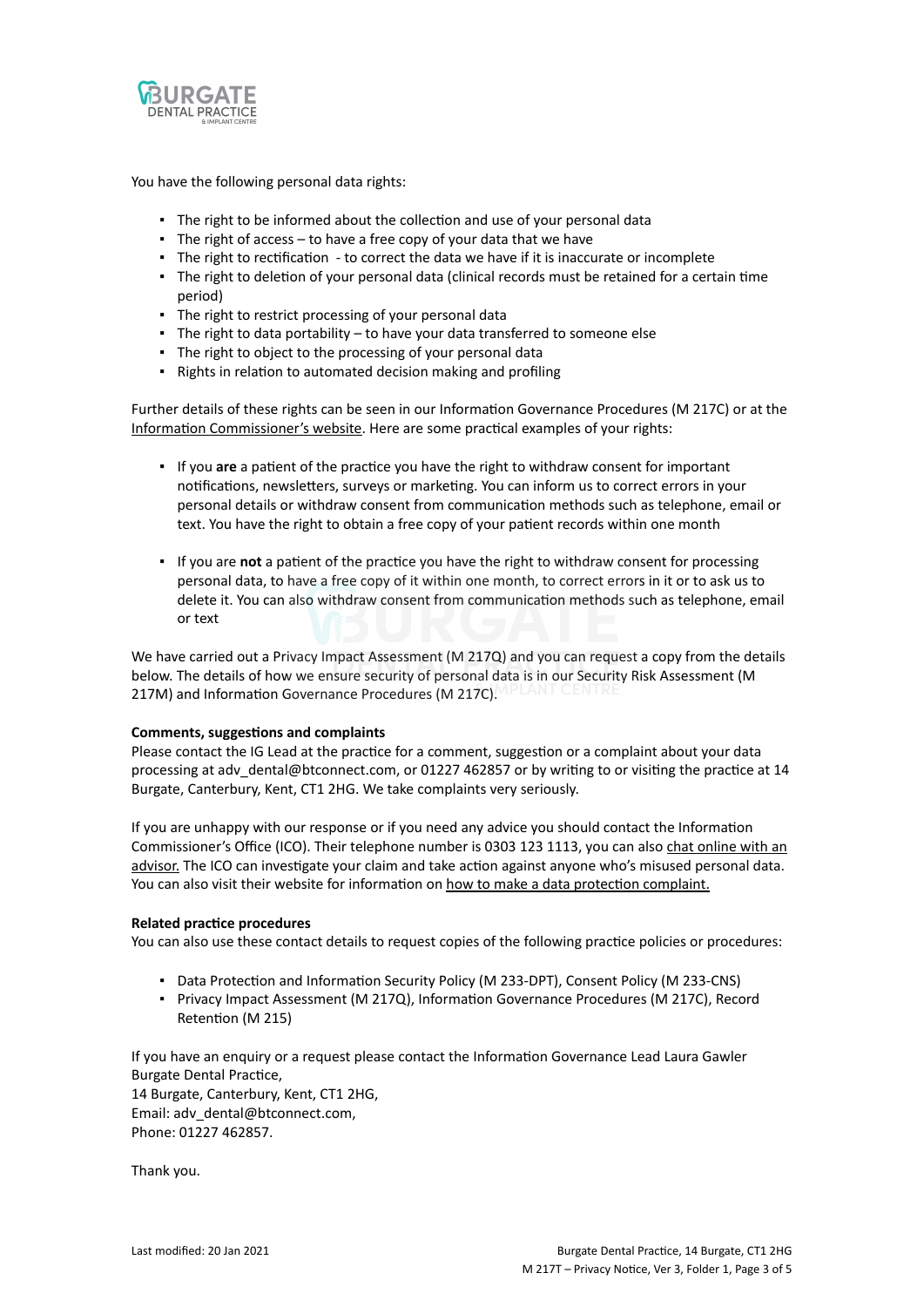

## **Data Opt-Out Policy(England)**

### **How the NHS and care services use your information**

Burgate Dental Practice is one of many organisations working in the health and care system to improve care for patients and the public. Whenever you use a health or care service, such as attending Accident & Emergency or using Community Care services, important information about you is collected in a patient record for that service. Collecting this information helps to ensure you get the best possible care and treatment. The information collected about you when you use these services can also be used and provided to other organisations for purposes beyond your individual care, for instance to help with:

- Improving the quality and standards of care provided
- Research into the development of new treatments
- Preventing illness and diseases
- Monitoring safety
- Planning services

This may only take place when there is a clear legal basis to use this information. All these uses help to provide better health and care for you, your family and future generations. Confidential patient information about your health and care is **only used** like this where allowed by law.

Most of the time, anonymised data is used for research and planning so that you cannot be identified in which case your confidential patient information isn't needed.

You have a choice about whether you want your confidential patient information to be used in this way. If you are happy with this use of information you do not need to do anything. If you do choose to opt out your confidential patient information will still be used to support your individual care. To find out more or to register your choice to opt out, please visit [www.nhs.uk/your-nhs-data-matters](http://www.nhs.uk/your-nhs-data-matters). On this web page you will:

- See what is meant by confidential patient information
- Find examples of when confidential patient information is used for individual care and examples of when it is used for purposes beyond individual care
- Find out more about the benefits of sharing data
- Understand more about who uses the data
- Find out how your data is protected
- Be able to access the system to view, set or change your opt-out setting
- Find the contact telephone number if you want to know any more or to set/change your opt-out by phone
- See the situations where the opt-out will not apply

You can also find out more about how patient information is used at:

[https://www.hra.nhs.uk/information-about-patients/](https://www.hra.nhs.uk/information-about-patients/%20) (which covers health and care research); and <https://understandingpatientdata.org.uk/what-you-need-know> (which covers how and why patient information is used, the safeguards and how decisions are made)

You can change your mind about your choice at any time.